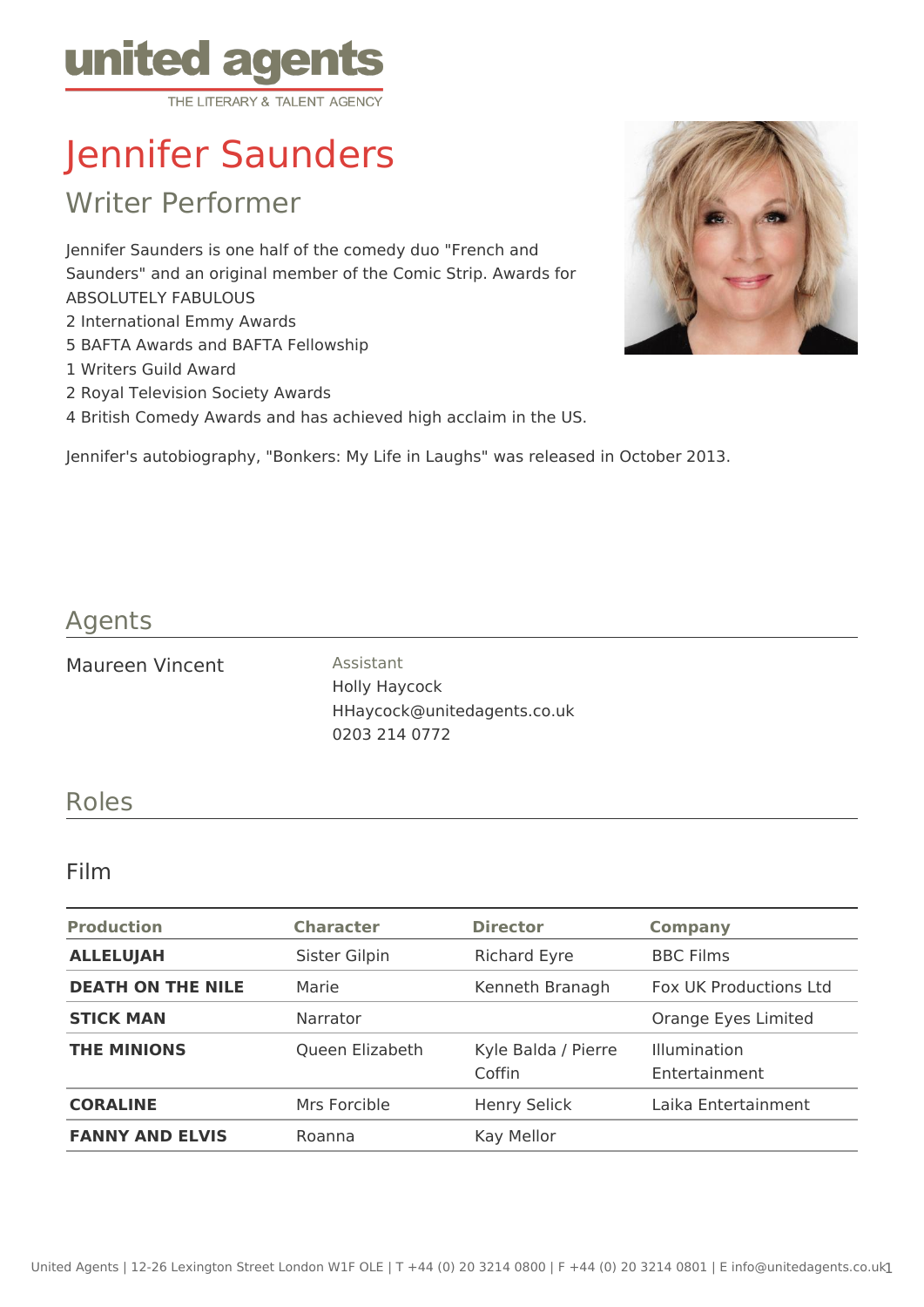| <b>Production</b>                        | <b>Character</b>                 | <b>Director</b>     | <b>Company</b>           |
|------------------------------------------|----------------------------------|---------------------|--------------------------|
| <b>IN THE BLEAK MID</b><br><b>WINTER</b> | <b>Nancy Crawford</b>            | Kenneth Branagh     | Renaissance              |
| <b>SUPERGRASS</b>                        | Lead                             | Peter Richardson    | Comic Strip Feature Film |
| <b>L'ENTENTE CORDIALE</b>                | Gwendoline                       |                     | Film Entente Cordiale    |
| <b>MUPPET TREASURE</b><br><b>ISLAND</b>  | Mrs Bluveridge                   | <b>Brian Henson</b> | Jim Henson Productions   |
| <b>SHREK II</b>                          | <b>Fairy Godmother</b><br>(Voice | Andrew Adamson      | <b>DreamWorks</b>        |
| <b>SPICE WORLD</b>                       |                                  | <b>Bob Spiers</b>   |                          |

## Television

| <b>Production</b>                                      | <b>Character</b>                        | <b>Director</b>               | <b>Company</b>                             |
|--------------------------------------------------------|-----------------------------------------|-------------------------------|--------------------------------------------|
| <b>MEMORY LANE</b>                                     | With Michael Sheen and<br>David Tennant |                               | Illuminated<br>Manuscipt                   |
| <b>GHOSTS</b>                                          | Lavinia                                 | <b>Nick Collett</b>           | <b>BBC</b>                                 |
| <b>THE PENTAVERATE</b>                                 | Maester/Saester                         | Tim Kirkby                    | <b>Netflix</b>                             |
| <b>THE STRANGER</b>                                    | Heidi Doyle                             | Daniel<br>O'Hara/Hannah Quinn | <b>Netflix</b>                             |
| <b>GRANDPA'S GREAT</b><br><b>ESCAPE</b>                | Miss Dandy                              | <b>Elliot Hegarty</b>         | King Bert for BBC<br>One                   |
| <b>BLANDLINGS - Series 1</b><br>$\delta$ 2             | Lady Constance Keeble                   | Paul Seed   Geoffrey<br>Sax   | <b>Mammoth Screen</b><br>Limited           |
| <b>JOSH</b>                                            | Judith                                  | David Schneider               | BBC <sub>3</sub>                           |
| THE BOY IN THE DRESS                                   | Miss Windsor                            | Matt Lipsey                   | <b>BBC</b>                                 |
| <b>THIS IS JINSY - Series 2</b>                        | The Voice of Miss Reason                | Chris Bran / Justin<br>Chubb  | The Welded<br><b>Tandem Company</b><br>Ltd |
| <b>COMIC STRIP - FIVE GO</b><br><b>TO REHAB</b>        | Anne                                    | Peter Richardson              | <b>Great Western</b><br>Features           |
| <b>DEAD BOSS</b>                                       | Margaret                                | <b>Steve Bendelack</b>        | <b>BBC</b>                                 |
| THIS IS JINSY                                          | Miss Reason                             | Chris Bran / Justin<br>Chubb  | The Welded<br><b>Tandem Company</b><br>Ltd |
| <b>VIVIENNE VYLE</b>                                   | Wrote and played<br>Vivianne Vyle       |                               | BBC <sub>2</sub>                           |
| <b>COMIC STRIP - THE</b><br><b>HUNT FOR TONY BLAIR</b> | Maggie Thatcher                         | Peter Richardson              | <b>Great Western</b><br>Features           |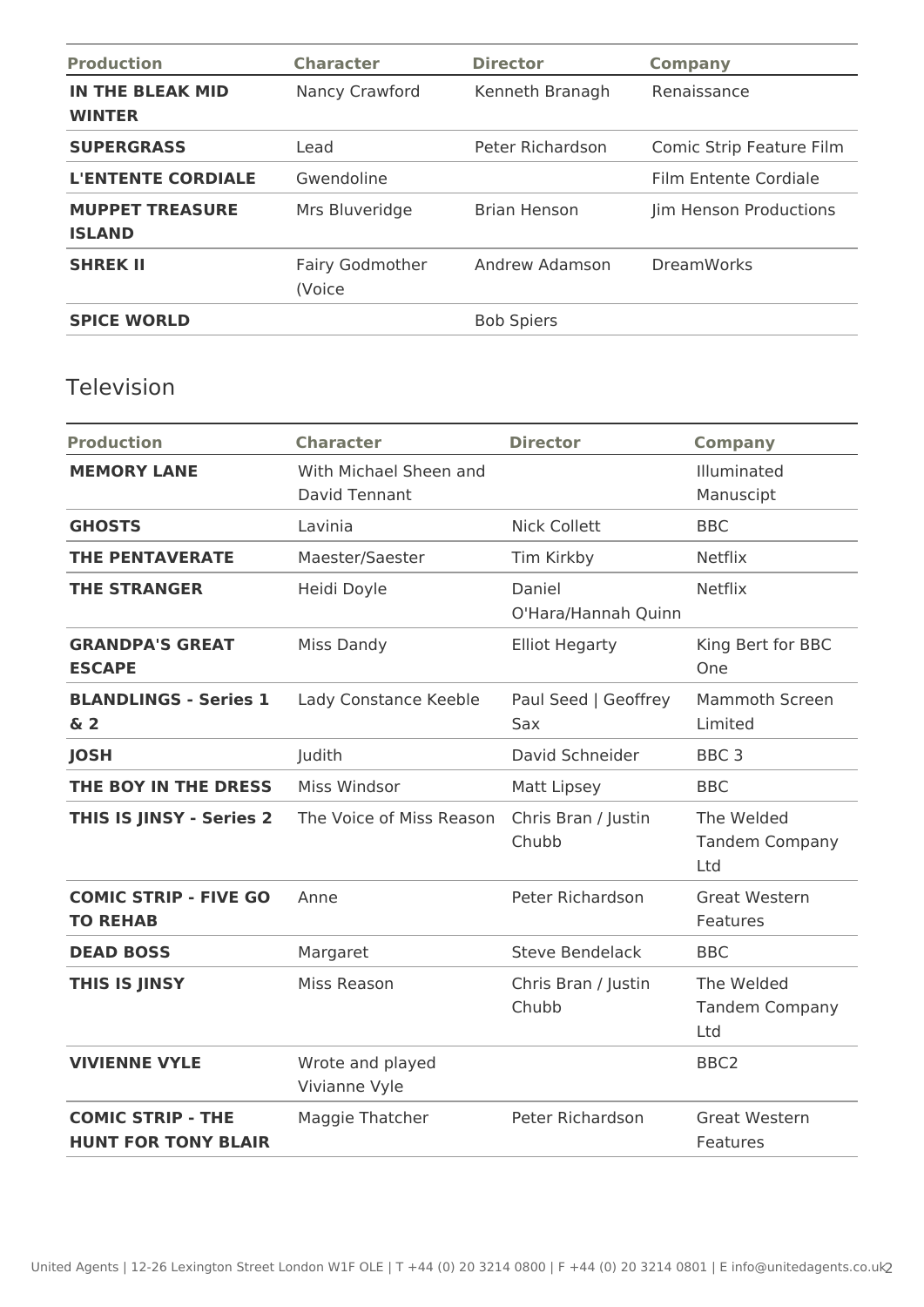| <b>Production</b>                               | <b>Character</b>                           | <b>Director</b>            | <b>Company</b>                     |
|-------------------------------------------------|--------------------------------------------|----------------------------|------------------------------------|
| <b>FRENCH AND SAUNDERS</b><br><b>SKETCHBOOK</b> |                                            |                            | <b>BBC</b>                         |
| <b>JAM &amp; JERUSALEM</b>                      | Wrote and played<br>Caroline- Series 1 - 3 | <b>Mandie Fletcher</b>     | <b>BBC</b>                         |
| <b>FRENCH AND SAUNDERS</b>                      |                                            | Various                    | <b>BBC</b>                         |
| <b>FRIENDS</b>                                  | Andrea Waltham                             | Kevin Bright               | Warner Bros.                       |
| <b>ABSOLUTELY FABULOUS</b>                      | Wrote and played Edina<br>Monsoon          | <b>Bob Spiers</b>          | <b>BBC</b>                         |
| <b>LET THEM EAT CAKE</b>                        | with Dawn French                           | <b>Christine Gernon</b>    | <b>BBC</b>                         |
| <b>GIRLS ON TOP</b>                             | Co-wrote and co-starred                    | Ed Bye and Paul<br>Jackson | Carlton                            |
| <b>HAPPY FAMILIES</b>                           | Central role as each<br>family member      | Paul Jackson               | <b>BBC</b>                         |
| <b>SAPSORROW</b>                                |                                            |                            | Storyteller Film for<br><b>STV</b> |
| <b>LITTLE PIG ROBINSON</b>                      | Dorcas to Dawn French's<br>Porcas          |                            | Christmas Special                  |
| <b>HEROES AND VILLIAN</b>                       | Lady Hester Stanhope                       | Mark Chapman               | <b>BBC</b>                         |
| <b>THE YOUNG ONES</b>                           |                                            | Various                    | <b>BBC</b>                         |

# Stage

| <b>Production</b>                                  | <b>Character</b> | <b>Director</b>          | <b>Company</b>                  |
|----------------------------------------------------|------------------|--------------------------|---------------------------------|
| <b>SISTER ACT</b>                                  | Mother Superior  | <b>Bill Buckhurst</b>    | Jamie Wilson Productions<br>Ltd |
| <b>BLITHE SPIRIT</b>                               | Madame Arcati    | <b>Richard Eyre</b>      | Theatre Royal Bath / UK<br>Tour |
| AN EVENING WITH FRENCH<br><b>AND SAUNDERS</b>      |                  |                          | Nationwide Tour                 |
| <b>FRENCH &amp; SAUNDERS 2000</b>                  |                  |                          | Nationwide Tour                 |
| <b>FRENCH &amp; SAUNDERS STILL</b><br><b>ALIVE</b> |                  | Hamish McColl            | Phil McIntyre<br>Entertainment  |
| <b>ME AND MAMIE O'ROURKE</b>                       |                  | Robert Allen<br>Ackerman | <b>Strand Theatre</b>           |

# Radio

| Company |
|---------|
|---------|